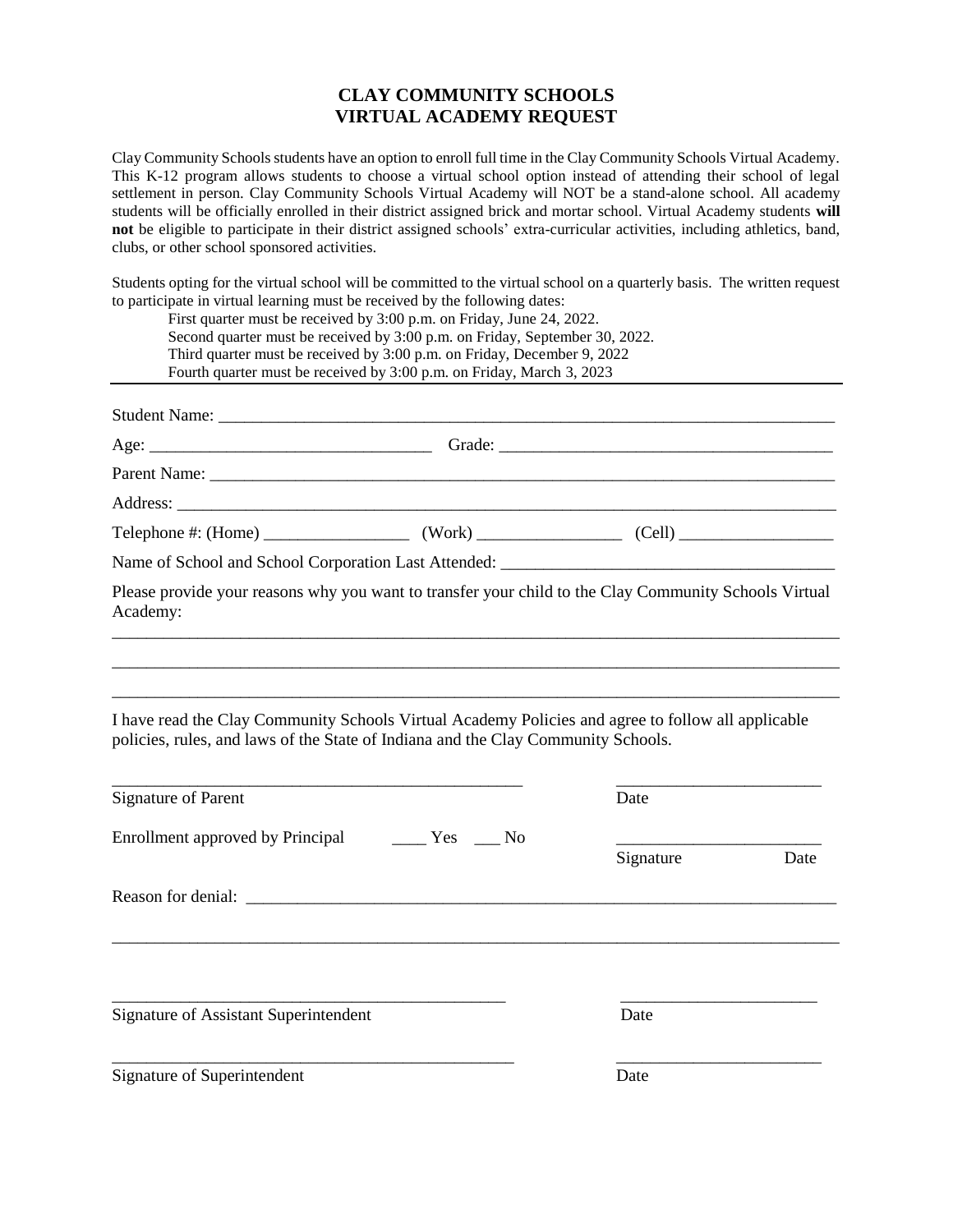# **Clay Community Schools Virtual Academy Policies**

### **Student Registration**

A parent or guardian will complete the student's registration request form for the virtual Academy program by contacting the building administrator at the district assigned school to discuss and complete the enrollment request. Students who choose to participate in the virtual option full time shall commit to this option on a quarterly basis.

#### **NOTE: In addition to the virtual academy application, out-of-district parents must also register students with the school district.**

#### **Student Device**

Students enrolled in the Clay Community Schools Virtual Academy will be required to have the School District device.

## **Out of District Student Eligibility**

Students wishing to transfer to Clay Community Schools Virtual Academy must meet our existing out of district requirements.

#### **Note: All students must sign a Student Code of Conduct.**

#### **Attendance**

Students are required to attend all class sessions. Another important part of attendance is regular communication with online teachers. **Students are expected to respond within 24 hours to any emails** they receive.

**Please note that if the student does not meet the attendance requirements at any time throughout the program, the school district administration retains the right to remove such student from the program and reassign the student to their assigned district brick and mortar school.**

**Required Hours**: Students must login to their teacher's classes every day that Clay Community Schools are in session.

#### **Requirements for State Testing**

**All virtual academy students will be required to take all mandatory tests.** Parents / guardians of students attending the Clay Community Schools Virtual Academy will be provided with all the information the student needs to attend each testing session at the district assigned school site. All data from the students' testing will be included in the data with their assigned school. All virtual academy students must comply with Clay Community Schools Student Testing Guidelines.

## **Course Length**

Secondary Students will follow the Clay Community Schools semester calendars for completion of a course. **Students in grades 7 – 12 are required to be enrolled and actively engaged in a minimum of 6 courses per semester at Clay City Jr/Sr High School, North Clay Middle School, and Northview High School. Student expectations are the same as in-person instruction with students attending all class sessions, and assignments being completed on time. Teacher availability will be during scheduled hours.**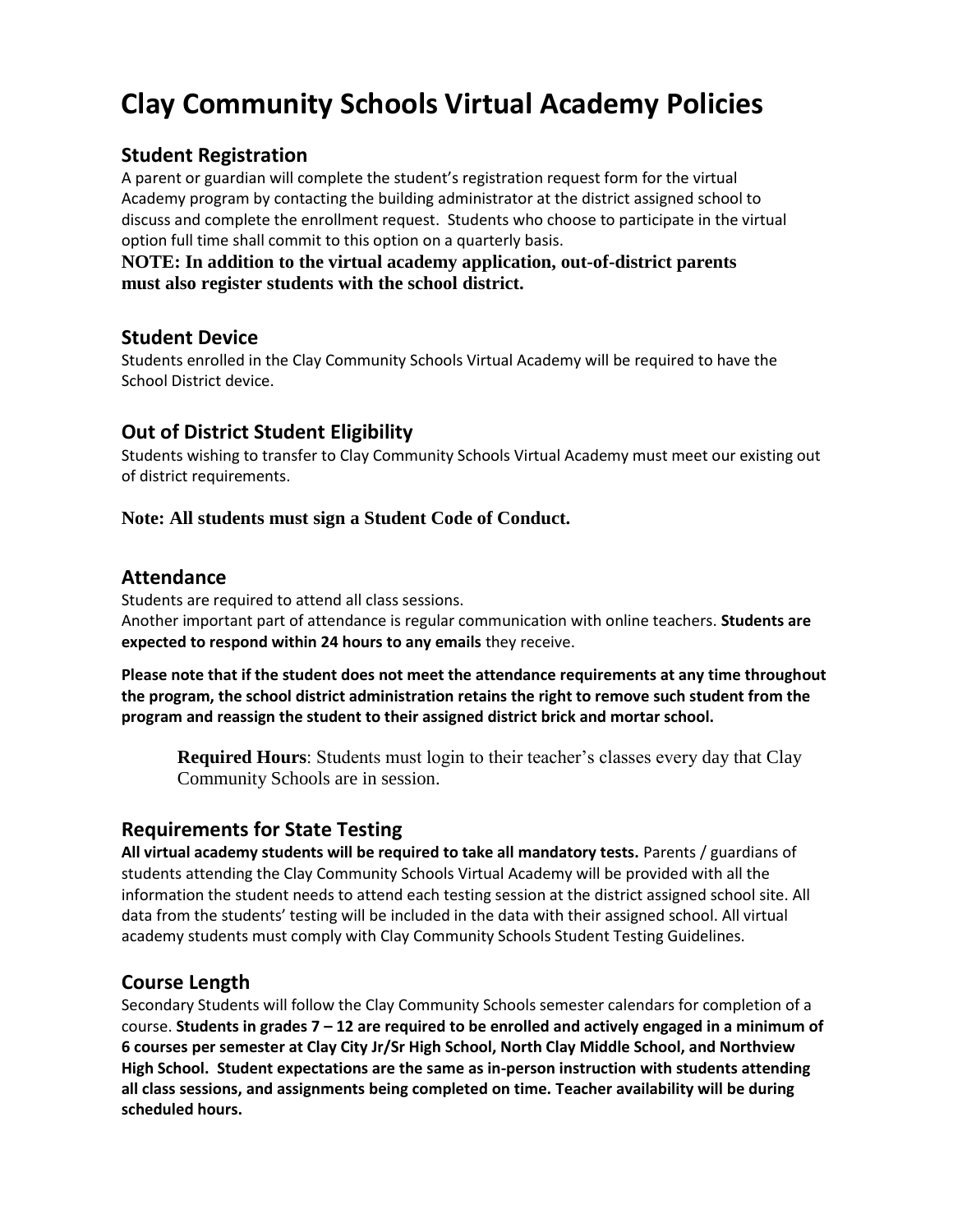Elementary students are given the full school year to complete all required courses.

# **Withdrawal Policy**

Students have 3 days from the start of each 9-week's grading period to withdraw from the Virtual Academy. If a student intends to withdraw, the parent or guardian should contact the district assigned building principal. **Please note that if the student does not meet minimum requirements at any time throughout the program, the school district administration retains the right to remove such a student from the program and reassign the student to their assigned district brick and mortar school.**

#### **Minimum Requirements**

- 1. The student will attend all class sessions and meetings set up by the individual teachers.
- 2. During live sessions, the student's face must be visible to the teacher.
- 3. The grade 7-12 student will be actively engaged in class and assignments.
- 4. The grade 4-6 student will be actively engaged in class and assignments for at least 4.5 hours per day.
- 5. The grade 3 student will be actively engaged in class and assignments for at least 4 hours per day.
- 6. The grade K-2 student will be actively engaged in class and assignments for at least 3.5 hours per day.
- 7. The student must be on pace or ahead of pace to complete the course.

# **Course Content**

Secondary Students: All semester-based courses are one credit. Courses consist of a blend of teacher guided lessons and self-paced and guided instruction that includes tutorials, mastery tests, activities, and discussions. Each course has a required final exam.

Elementary Students: All courses are a school year in length. Courses consist of a blend of self-paced and guided instruction that includes tutorials, mastery tests, and projects.

# **Earning Credit and Grading Policy**

In order to receive credit in a course, students must meet the following requirements:

#### **Secondary**

- 1. The student will need an overall minimum average of 60%.
- 2. Students must take the Semester Exam and complete all assignments to earn credit in the course.

#### **Elementary**

1 The student will need an overall minimum average of 60%.

## **Grading Scale**

The CCS Virtual Academy grading scale will follow the grading scale of the school the student is enrolled.

# **Student Advancement and Graduation**

Students must meet all established requirements to advance to the next grade level or to graduate with a Clay Community Schools Diploma (Please see graduation requirements in the Clay Community Schools Handbook).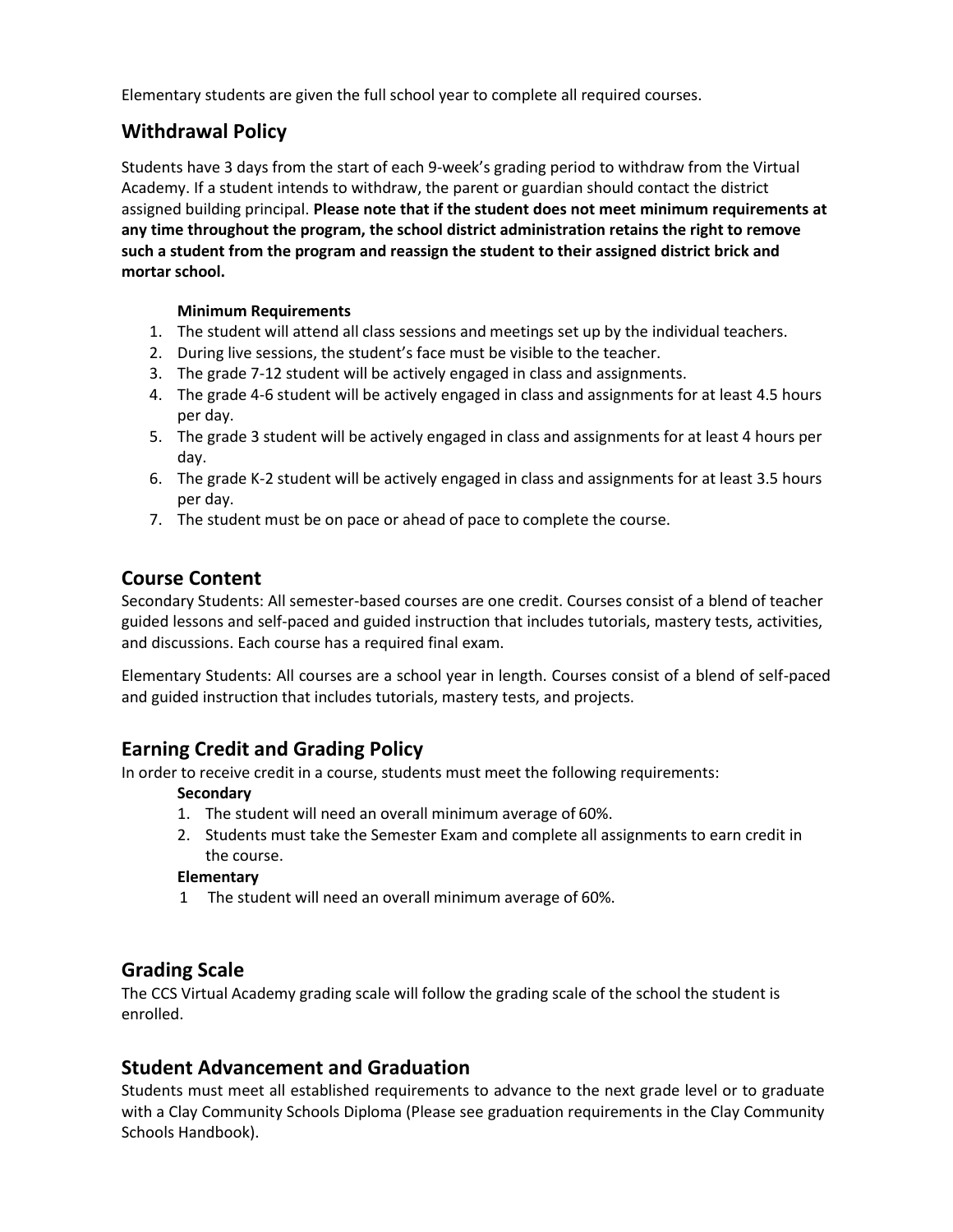## **Grade Reports**

Grade reports will be issued at the same time all other Clay Community Schools students receive their grade reports. Parents can request grade reports from the following:

- Teachers
- Guidance Counselor
- School Administrator

## **Parents**

Parents are prohibited from interfering, disrupting, and/or participating in classroom instructional lessons or discussions. Violating this policy may result in the removal of the parent's child from the academy and reassignment of the student to their district brick and mortar school.

# **Right to Privacy Policy**

Clay Community Schools respects a student's right to privacy by following the guidelines set forth in the Family Educational Rights and Privacy Act **(FERPA)**. This law protects the privacy of a student's education records. Clay Community Schools must have written permission from the student/legal guardian in order to release information from that student's education record.

## **Recording Class Sessions and/or Discussions**

The recording of class sessions and or discussions by anyone other than the teacher and/or Clay Community Schools is strictly prohibited. Violating this policy may result in legal action and the removal of the student from the academy and reassignment of the student to their district brick and mortar school.

# **Clay Community Schools Chromebook Policy**

Chromebooks will be part of students' required school supplies. A 1:1 technology rental fee does apply to students in the Virtual Academy. Chromebooks will be issued to students, but remain property of Clay Community Schools. The students are responsible for care and good judgment when using the Chromebook. All students are required to adhere to the CCS Technology Acceptable Use Policies that are specific to the Chromebooks. Please refer to the 1 to 1 CHROMEBOOK ACCEPTABLE USE AND GUIDELINES found in the Clay Community Schools Elementary and Secondary Handbooks.

# **Clay Community Schools Virtual Academy Student Code of Conduct**

**Directions**: All students must read and sign this Code of Conduct policy (hereinafter referred to as the "Policy") in advance of proceeding participation in the Clay Community Schools Virtual Academy. Clay Community Schools Virtual Academy leverages this Policy to maintain the academic integrity of the Clay Community Schools Virtual Academy, its curriculum, students, and staff, and to address the consequences of noncompliance. By signing this Policy, you agree to adhere to the Policy and the other standards and requirements of the Clay Community Schools Virtual Academy.

Clay Community Schools Virtual Academy students are expected to adhere to the Clay Community Schools Student Handbook expectations, in addition to the Clay Community Schools Virtual Academy Code of Conduct.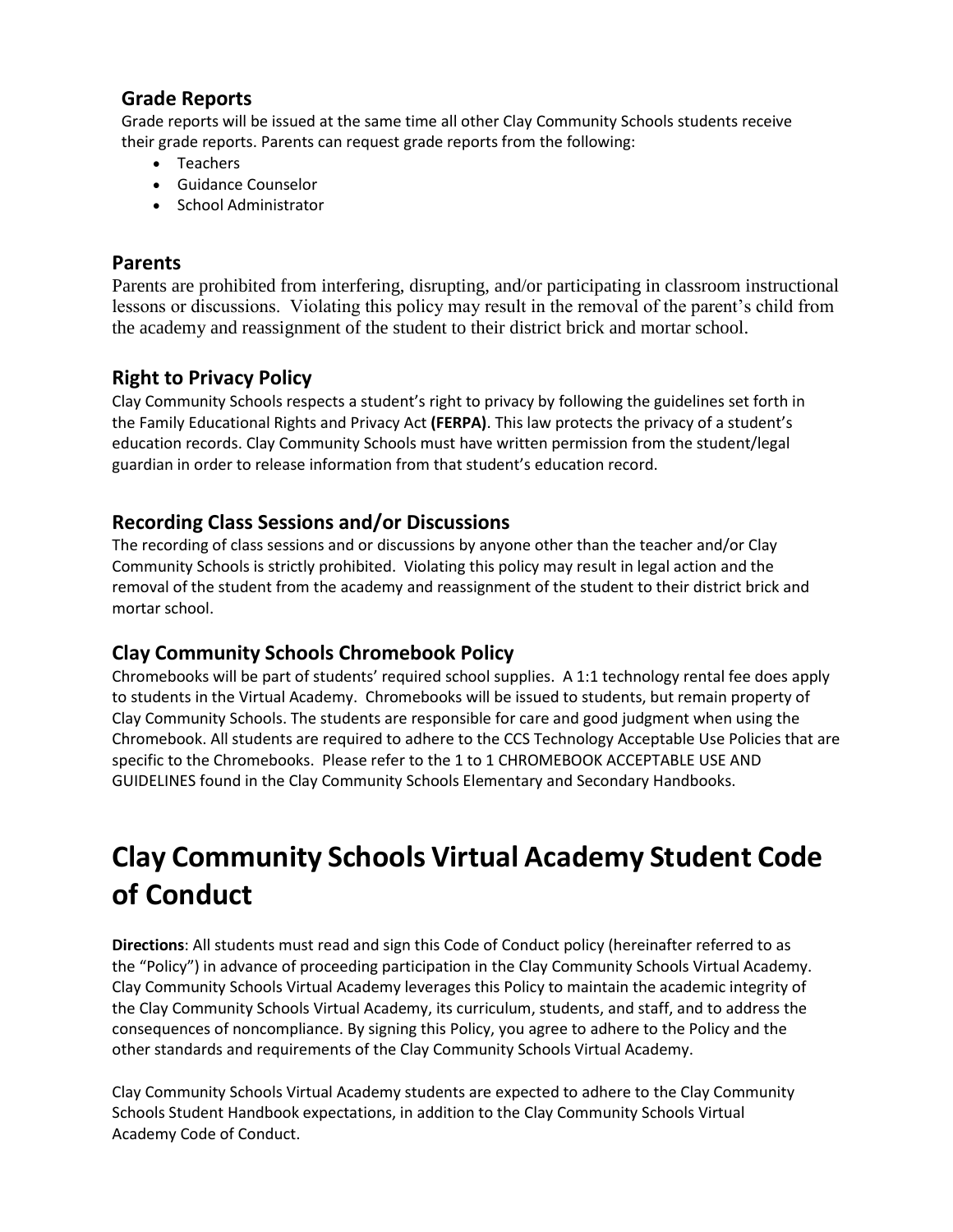Clay Community Schools adheres to set policies to maintain the academic integrity of its curriculum, students, and staff. The policies address the consequences for noncompliance, as noted below. All students must read and sign the Student Code of Conduct in order to proceed with the enrollment process.

Note: All matters of misconduct will also be handled through Clay Community Schools Administration and the Clay Community Schools Student Code of Conduct. In addition to Clay Community School's policies, the following policies are specific to the **Clay Community Schools Virtual:**

#### **Academic Misconduct**

Academic Misconduct, in any form, will not be tolerated. Academic misconduct includes, but is not limited to, cheating, plagiarism, copying another student's work or allowing another student to copy your work. If academic misconduct is found, the following consequences will result:

- First offense: zero on the assignment, a written warning, and a note added to the records of the students involved
- Second offense: zero on the assignment and a referral to the administration for possible removal from the Academy.

## **Defiance of Authority/Insubordination**

Disobedience or noncompliance toward any staff member of the Clay Community Schools is considered insubordination. This includes refusal to maintain communication with Academy staff. An act of insubordination may occur in any situation or communication, including, but not limited to, an e-mail, a phone conversation, or in person.

If defiance of authority or insubordination is found, the following consequences will result:

- First offense: referral to a guidance counselor or administrator
- Second offense: referral to administration for possible removal from the academy

#### **Computer Misuse**

Any student who attempts to access the secure information in an improper manner, uses another student's or staff member's log-in information to gain access to information, intentionally attempts to obtain access to areas or information not open to normal access, or engages in any act similar to the above, has committed a computer misuse. If computer misuse is found, the following consequences will result:

- First offense: Depending on the nature of the offense, the consequences can include a written warning, referral to a guidance counselor or administrator, suspended access to Clay Community Schools Virtual Academy courseware, or administrative referral for possible withdrawal.

- Second offense: Referral to the administration for possible removal from the Academy

**Deviation from the above consequences:** Notwithstanding anything in this Policy to the contrary, Clay Community Schools Virtual Academy reserves the right to modify the consequences or actions taken against a student violating this Policy in the Clay Community Schools Virtual Academy sole discretion for reasons including, but not limited to, the severity of or damages caused by the violation or to ensure compliance with applicable law.

#### **Anti-Bullying Policy**

Cyber bullying, or bullying in any form, is not acceptable behavior for any student enrolled in classes at the Clay Community Schools Virtual Academy. Any student found to be involved in these activities will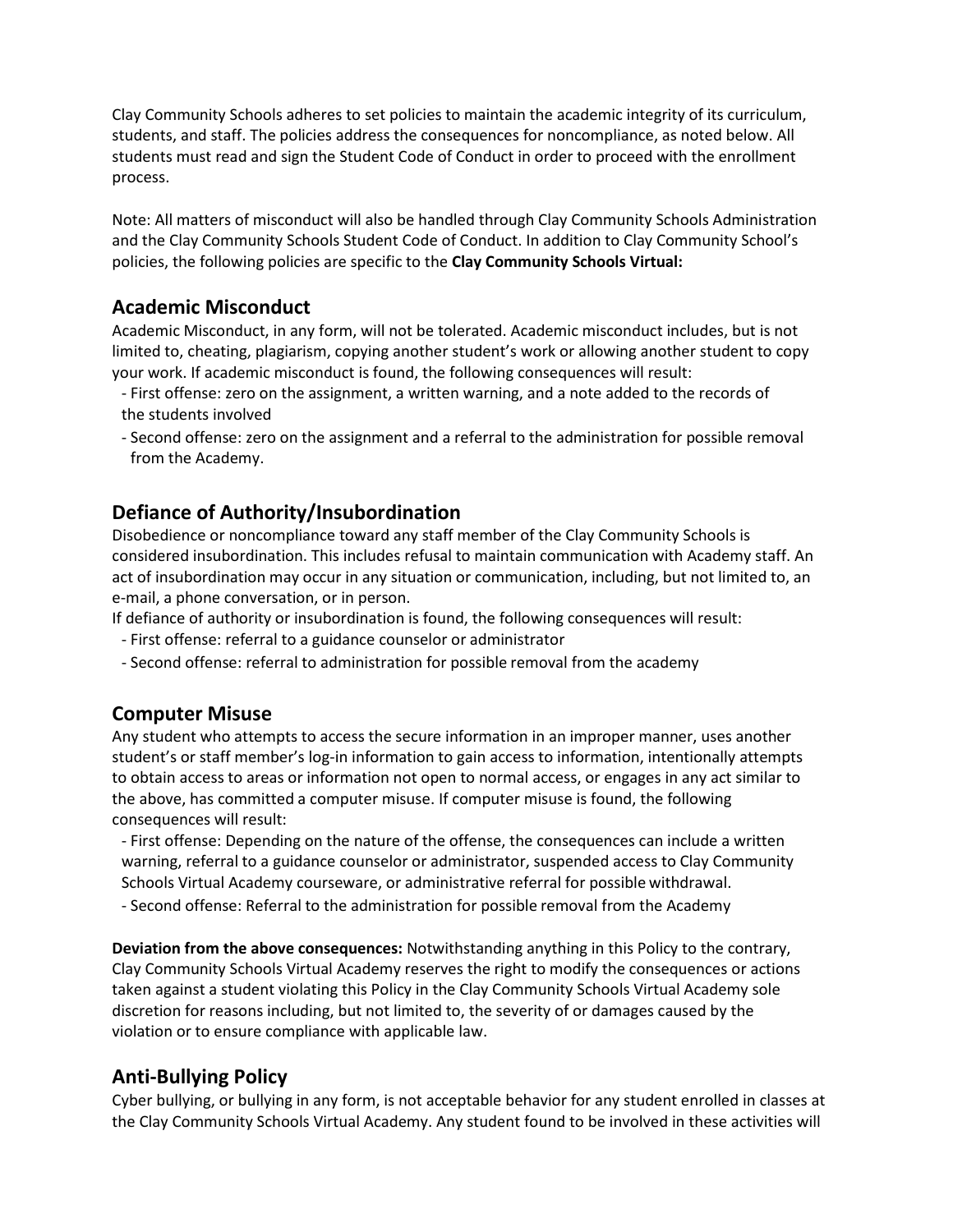immediately be removed from the Academy.

# **Clay Community Schools Virtual Academy uses this definition of cyber bullying:**

Cyber bullying is the use of the Internet and related technologies (cell phones, smart phones, etc.) to harass, hurt, embarrass, or humiliate other people. Using these technologies to act or speak in a deliberate, repeated, and hostile manner with the intent to harm others is also cyber bullying or cyber stalking.

## **Internet Acceptable Use Policy**

The Internet is a compilation of many networks that supports the open exchange of information for research and educational purposes. The Internet can be accessible to anyone, anywhere, anytime. Students must understand that by using the network, their actions can be monitored at any time by a teacher or administrator.

## **Internet–Terms and Conditions of Use**

- Users will not be abusive in Clay Community Schools Virtual Academy messages to others. They will not use offensive, obscene, or harassing language when using any Clay Community Schools Virtual Academy or its affiliates' systems or software.

- Users will not reveal personal addresses or phone numbers of other users.

- Users will not post information if it violates the policy of others, jeopardizes the health and safety of students, plagiarizes the work of others, is a commercial advertisement, or is not approved by the teacher or school administrator. Users will accept responsibility for all materials they link to or upload.

- Users shall promptly report any inappropriate material they receive.

- Users will not attempt to log in to the network using any other user's name and password.

- Users accept and acknowledge that additional documents and paperwork may be required, including but not limited to documents requiring agreement and signature upon the request of Clay Community Schools Virtual Academy administration.

- Any and all student-produced Web pages will be subject to the approval of the teacher or school administrator.

- Vandalism will result in the cancellation of privileges. Vandalism is defined as any malicious attempt to harm or destroy the data of another user, agency, or Clay Community Schools Virtual Academy. This includes, but is not limited to, the uploading or creation of computerviruses.

- In the event of a virtual field trip, all users will conduct themselves in accordance with the Policy or agreement applicable to the field trip.

# **Academic Integrity Student Agreement**

- 1. I will do my own work.
- 2. I will not copy another person's work, in whole or in part, and turn it in as my own.
- 3. I will not consult unauthorized material or information during tests unless my teacher gives me permission.
- 4. I will not plagiarize.
- 5. I will not copy text, graphics, mathematics solutions, artistic layouts or presentations, or any ideas in any form from another source without proper citation.
- 6. I will not communicate exam information or answers during or following an exam.
- 7. I will not provide unwarranted access to materials or information so that credit may be wrongly claimed by others.